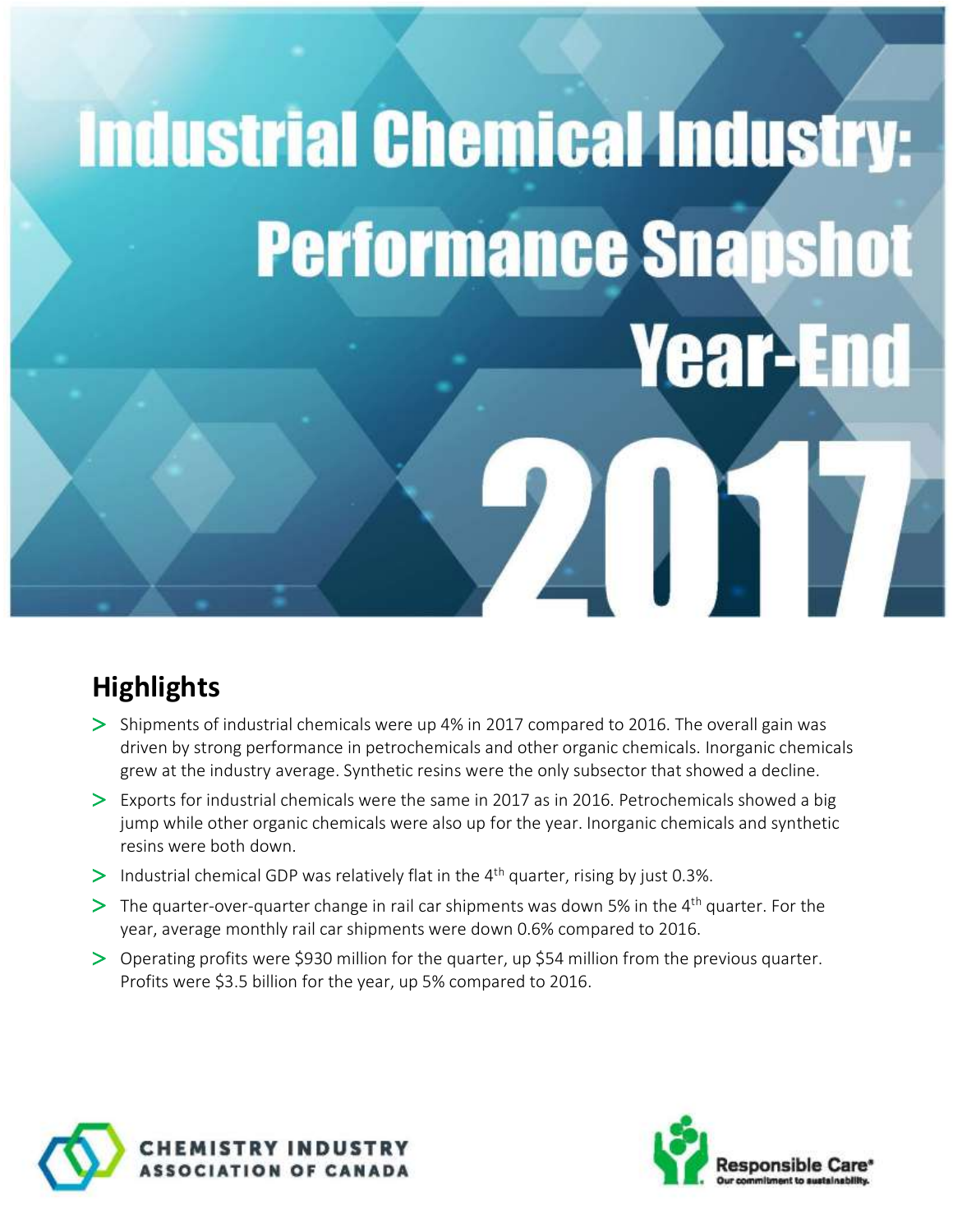# Industrial Chemical Industry: Performance Snapshot



# › **Shipments**

Shipments in dollar terms for the industrial chemical industry grew 4% in 2017 compared to 2016. The first half of 2017 was very strong, resulting in high growth in most of the sub-sectors. The second half was much weaker. For the year, the strongest performers were other organic chemicals (16%) and petrochemicals (11%). Inorganic chemicals grew by 4%, and synthetic resins and rubbers declined by 4%.

Figure 1: Change in shipment value, 2017 v 2016, %



# › **Rail Car Shipments**

The number of rail cars used to ship industrial chemicals (Figure 4) decreased 5% in the  $4<sup>th</sup>$  quarter of 2017 compared to the previous quarter. This was the largest quarterly drop since 2012. For the year overall, average monthly rail car shipments were down 0.6% compared to 2016.



Figure 2: Quarter-over-quarter change in number of rail car shipments for industrial chemicals, %

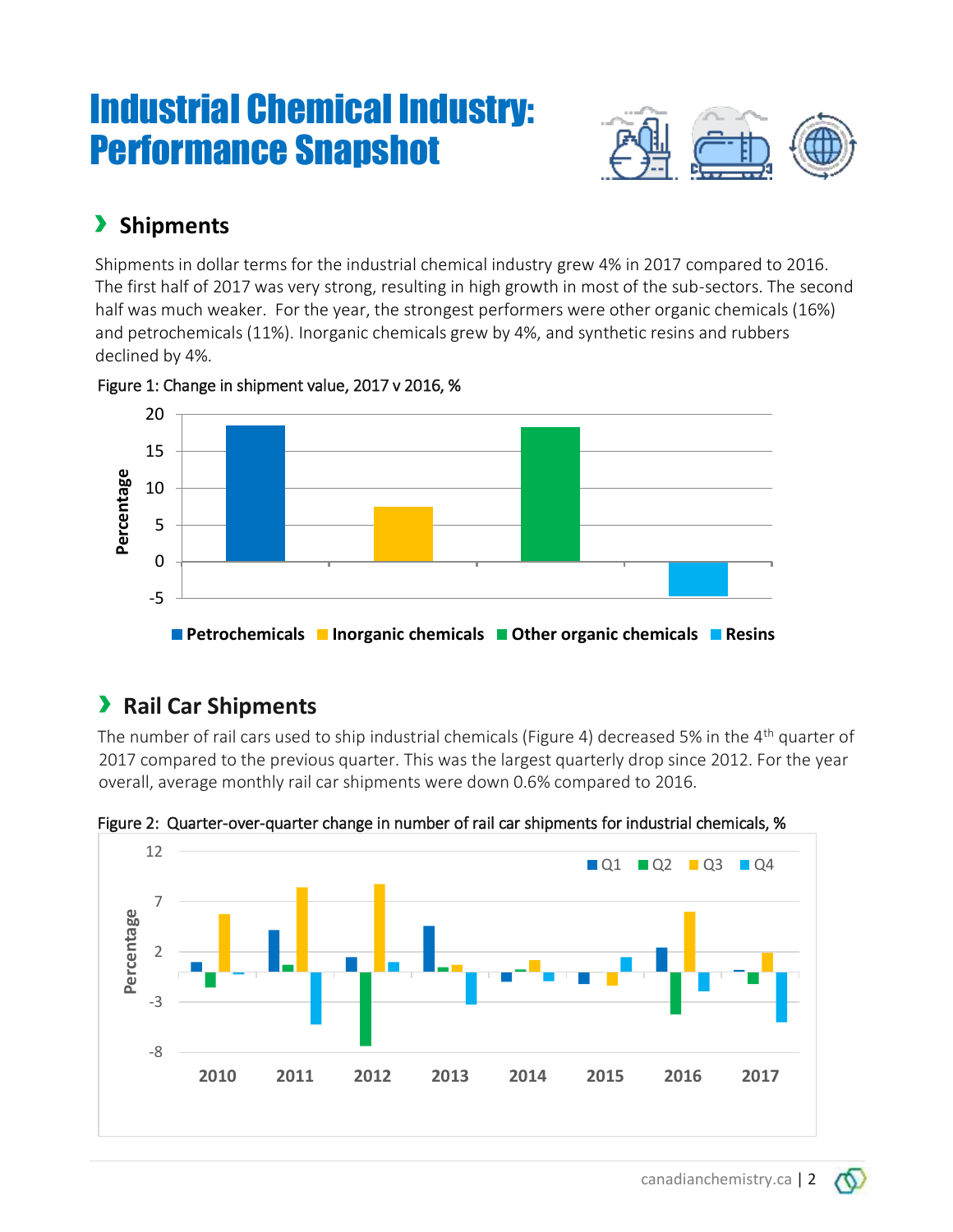# › **Exports**

Exports for the industrial chemical industry were the same in 2017 as they were in 2016. Petrochemicals showed a big gain (21%). Other organic chemicals grew by 4%, while inorganic chemicals and resins showed declines of 7% and 3% respectively. Changes in export volumes and dollar values for specific commodities are shown in Table 1.





Within petrochemicals, the olefin value chain was down while the aromatic chain was up. Other organic chemicals were largely up with the value gains exceeding the volume gains, showing that product pricing improved over the year. This was especially true for benzene and styrene products where dramatic increases in product pricing helped buoy overall results. Resin exports trended down this year due in large part to a significant decrease in volumes and prices of polyethylene products. The trends within Inorganic chemicals and specialty chemicals were mixed. Several classes of Inorganic products such as hydrochloric acid, sodium hydroxide and titanium dioxide had strong volumetric and pricing gains. Axo compounds and cyanine dyes also strong years in the specialty chemicals sub-sector.

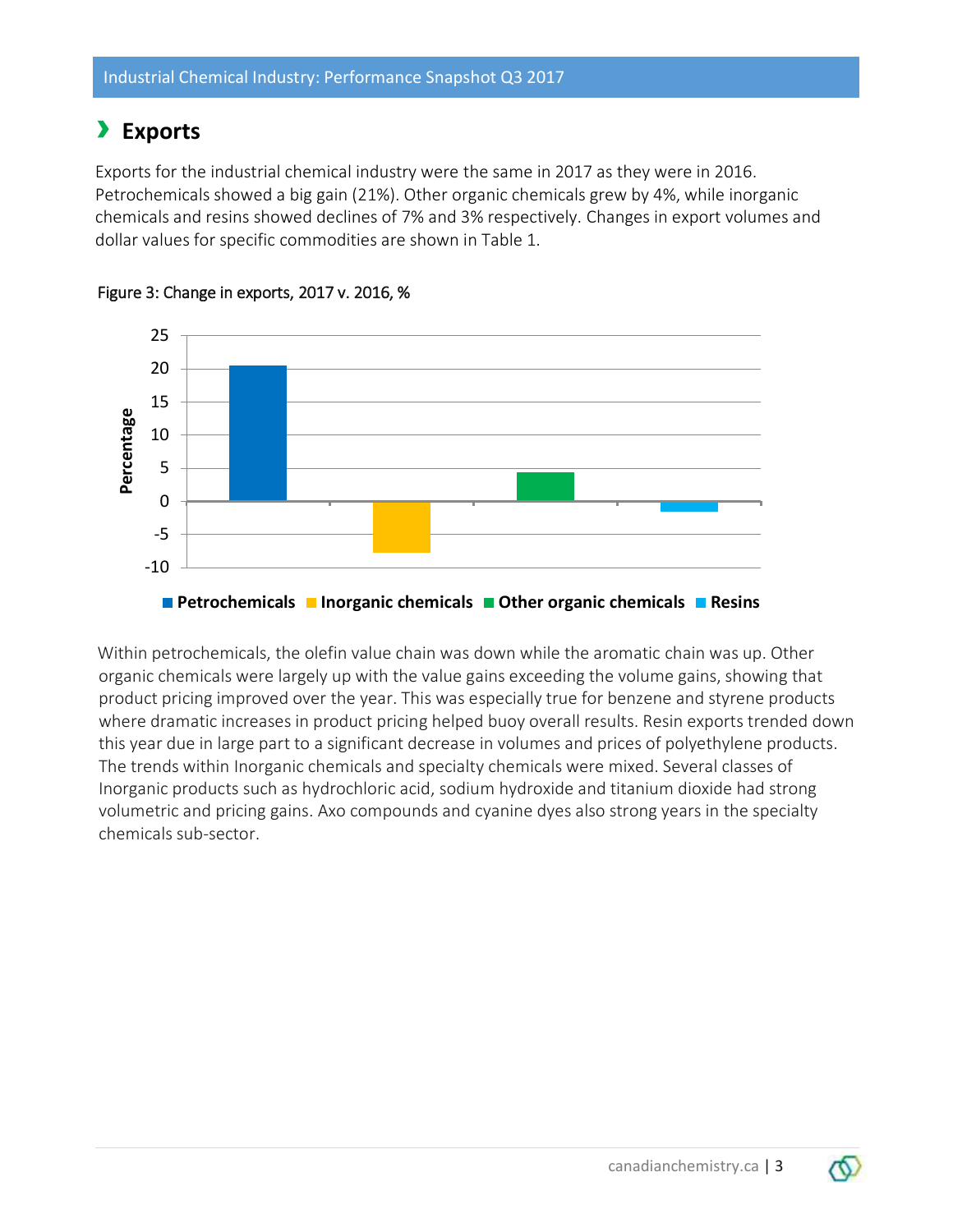#### Table 1: Change in exports of selected commodities, 9 months 2017 vs. 9 months 2016, %

| Commodity                  | Change, Tonnage<br>Basis, % | Change,<br>\$Basis, % |
|----------------------------|-----------------------------|-----------------------|
| <b>Petrochemicals</b>      |                             |                       |
| Propylene                  | $-15$                       | $-12$                 |
| <b>Butadiene</b>           | $-23$                       | $-30$                 |
| Higher olefins             | $-15$                       | $-13$                 |
| Benzene                    | 13                          | 64                    |
| Styrene                    | 12                          | 39                    |
| <b>Inorganics</b>          |                             |                       |
| Chlorine                   | $-13$                       | $-17$                 |
| Hydrochloric acid          | 74                          | 54                    |
| Sulphuric acid             | $-11$                       | -9                    |
| Sodium hydroxide           | 25                          | $\overline{1}$        |
| Titanium dioxide           | 33                          | 47                    |
| Sodium chlorate            | $\mathbf{1}$                | $-5$                  |
| Sodium silicates           | $-1$                        | 4                     |
| Hydrogen peroxide          | $-10$                       | $-14$                 |
| <b>Other organics</b>      |                             |                       |
| Methanol                   | $-36$                       | $-33$                 |
| Isopropyl alcohol          | $-5$                        | $-1$                  |
| Ethylene glycol            | $-36$                       | $-33$                 |
| <b>Synthetic resins</b>    |                             |                       |
| Polyethylenes              | $-30$                       | $-26$                 |
| <b>Butyl rubbers</b>       | $-4$                        | $\mathfrak{D}$        |
| <b>Specialty chemicals</b> |                             |                       |
| Palmitates and stearates   | $-18$                       | $-6$                  |
| Orthophthalates            | $-79$                       | $-72$                 |
| Azo compounds              | 97                          | 17                    |
| Cyanine dyes               | 20                          | 15                    |
| Azo dyes                   | $-11$                       | $-29$                 |

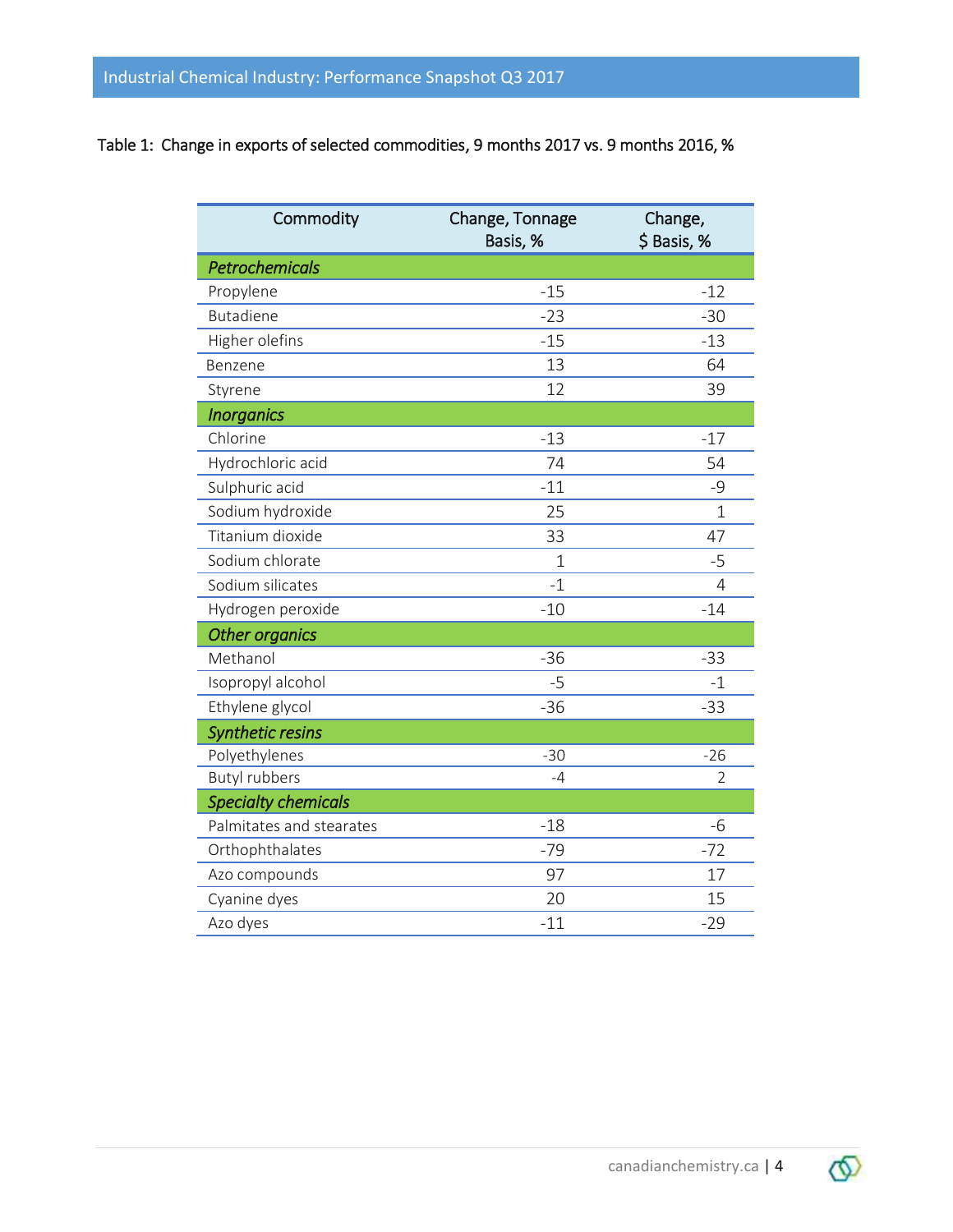## › **Gross Domestic Product (GDP)**

GDP for industrial chemicals showed a small gain of 0.3% in Q4 2017. Overall GDP was down 2.9% for the full year.



Figure 4: Quarter-over-quarter change in GDP for industrial chemicals, %

### › **Profits**

Operating profits (Figure 5) for industrial chemicals in the Q4 were \$930 million, up \$54 million from the Q3 2017. This was the strongest quarterly profit performance in almost three years. Annualized profits for 2017 were \$3.5 billion, up 5% compared to 2016.



Figure 5: Quarterly operating profits for industrial chemicals, \$ million

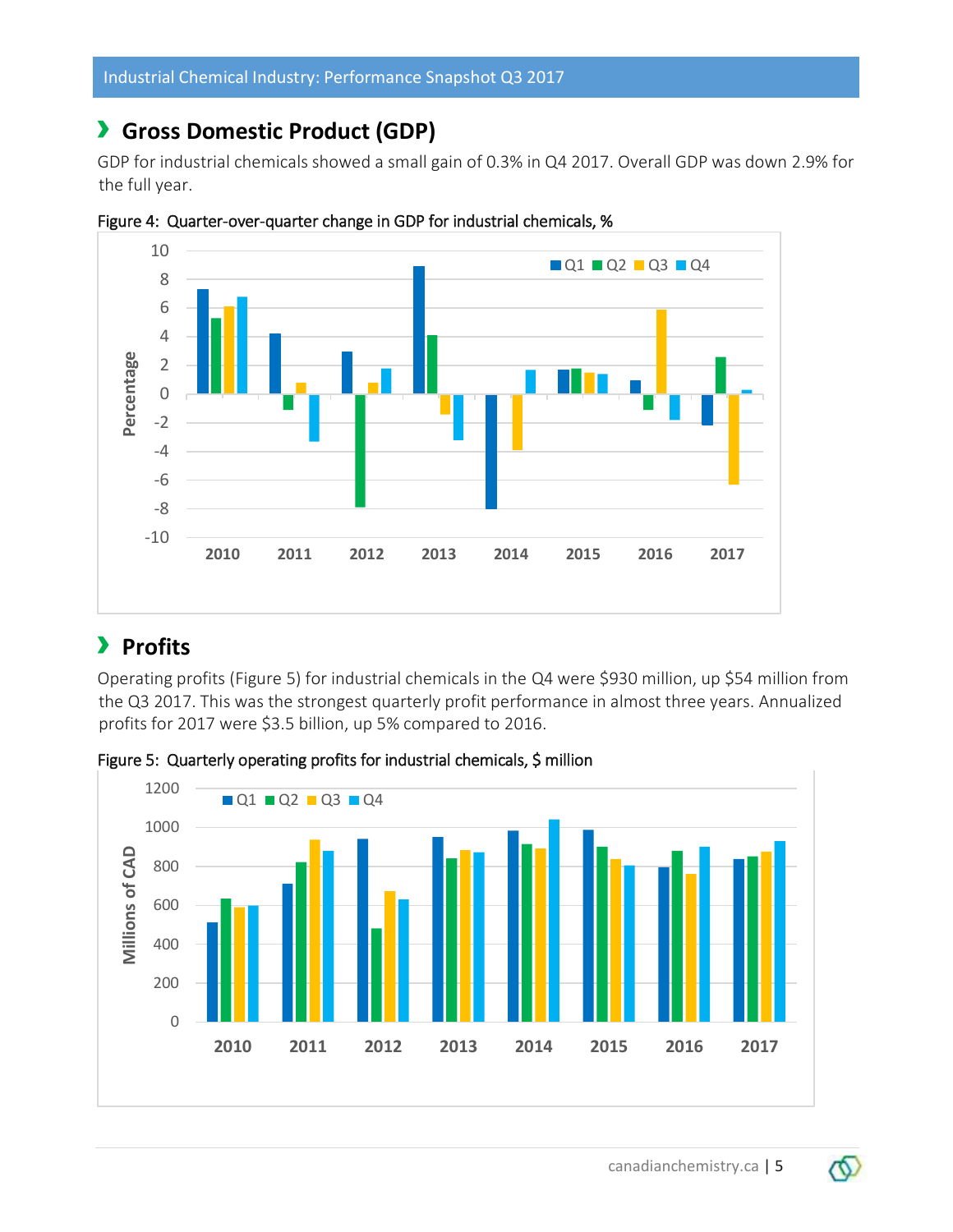#### Industrial Chemical Industry: Performance Snapshot Q3 2017

#### *For more information, please contact:*

David Podruzny, Vice President, Business and Economics at [dpodruzny@canadianchemistry.ca](mailto:dpodruzny@canadianchemistry.ca) David Cherniak, Senior Policy Analyst, Business and Economics at [dcherniak@canadianchemistry.ca](mailto:dcherniak@canadianchemistry.ca)